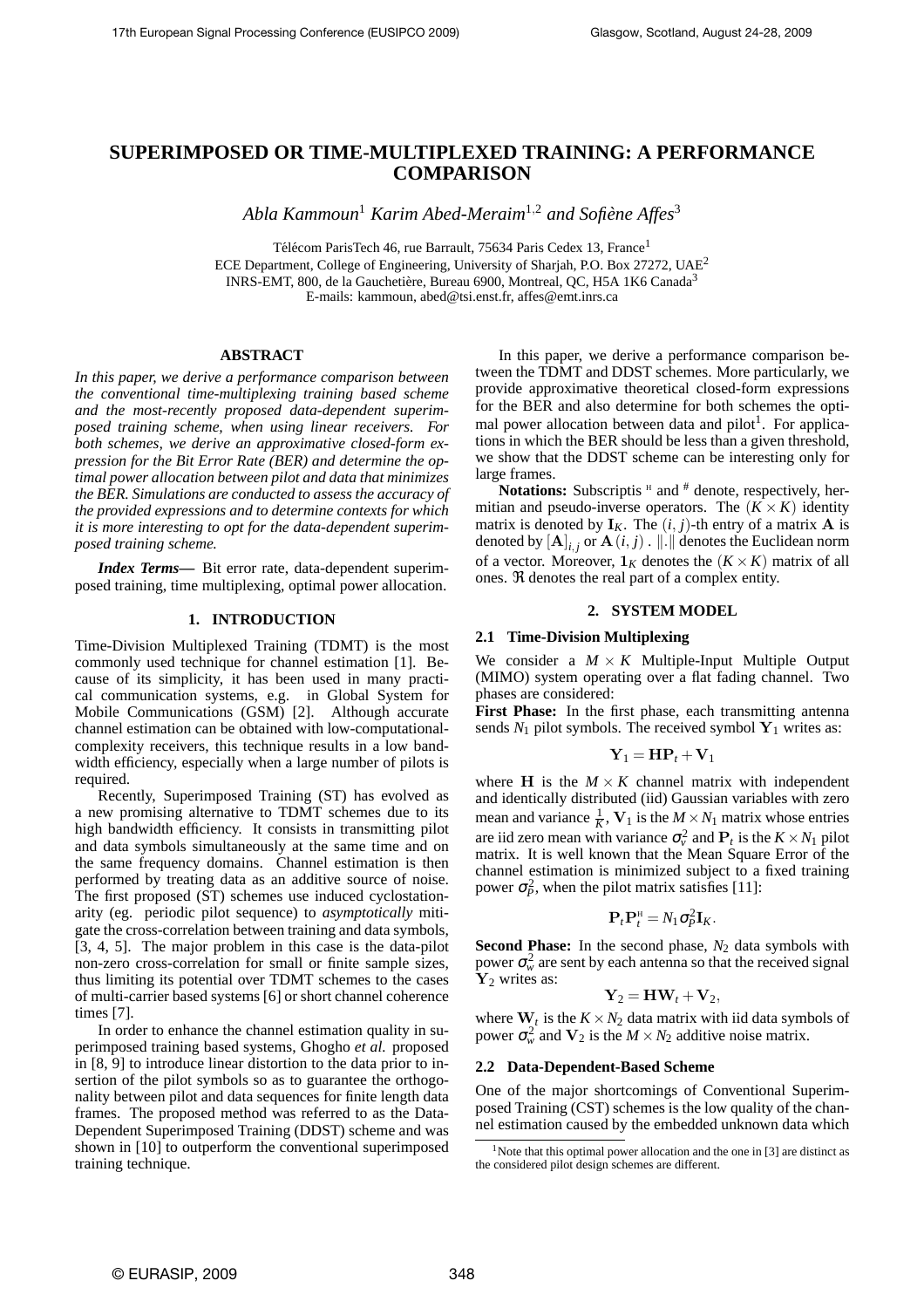acts as an additive source of noise. In order to improve the channel estimation quality, Ghogho *et al.* [8] proposed to distort the data so that it becomes orthogonal to the training sequence. The proposed distortion matrix D is defined by:

$$
\mathbf{D}=\mathbf{I}_N-\mathbf{J}
$$

where  $\mathbf{J} = \frac{K}{N} \mathbf{1}_N \otimes \mathbf{I}_K$  (we assume that  $\frac{N}{K}$  is integer valued, *N* being the sample size). This distortion matrix was shown to be optimal in the sense that it minimizes the averaged Euclidian distance between the distorted and non-distorted data, [12]. The received signal at each block is therefore given by:

$$
\mathbf{Y} = \mathbf{H}\mathbf{W}_d\left(\mathbf{I}_N - \mathbf{J}\right) + \mathbf{H}\mathbf{P}_d + \mathbf{V}
$$

where  $W_d$  is the data matrix with iid data symbols of power  $\sigma_{w'}^2$ ,  $P_d$  is the  $K \times N$  training matrix and V is the  $M \times N$  matrix whose entries are i.i.d zero mean with variance  $\sigma_v^2$ . The chosen pilot matrix  $P_d$  should fulfill two requirements. It should be orthogonal to the distorsion matrix **D**, thus satisfying  $\mathbf{DP}_{d}^{H} = \mathbf{0}$ , and also verify the orthogonality relation  $P_d P_d^H = N \sigma_p^2 I_K$  in order to minimize the channel estimation error subject to fixed training power. A possible pilot matrix that fulfills these requirement is [8]:  $P_d(k,n) = \sqrt{\sigma_{p'}^2} \exp(j2\pi kn/K)$ , with  $k = 0, \dots, K-1$  and  $n = 0, \cdots, N-1.$ 

#### **3. CHANNEL ESTIMATION AND DATA DETECTION**

## **3.1 Time-Division Multiplexing**

In the first phase, we assume that the receiver estimates the channel in the least square sense. Hence, the channel estimate is given by:

$$
\widehat{\mathbf{H}}_t = \mathbf{Y}_1 \mathbf{P}_t^{\mathrm{H}} (\mathbf{P}_t \mathbf{P}_t^{\mathrm{H}})^{-1}
$$
\n
$$
= \mathbf{H} + \mathbf{V}_1 \mathbf{P}_t^{\mathrm{H}} (\mathbf{P}_t \mathbf{P}_t^{\mathrm{H}})^{-1}
$$
\n
$$
= \mathbf{H} + \Delta \mathbf{H}_t
$$

where  $\Delta H_t = V_1 P_t^{\text{H}} (P_t P_t^{\text{H}})^{-1}$ .

In the data transmission phase, the linear receiver uses the channel estimate in order to retrieve the transmitted data, thus yielding the estimated data matrix given by:

$$
\widehat{\mathbf{W}}_t = \left(\widehat{\mathbf{H}}_t\right)^{\#} \mathbf{Y}_2. \tag{1}
$$

Assuming that the channel estimation error is small, the pseudo-inverse of the estimated matrix can be approximated by the linear part of the Taylor expansion as:

$$
\left(\widehat{\mathbf{H}}_t\right)^{\#} = \mathbf{H}^{\#} - \mathbf{H}^{\#}(\Delta \mathbf{H}_t) \mathbf{H}^{\#}.
$$

Hence, the zero-forcing estimate of the transmitted matrix can be expressed as:

$$
\widehat{\mathbf{W}}_t = \mathbf{W}_t - \mathbf{H}^{\#} \Delta \mathbf{H}_t \mathbf{W}_t + \left( \mathbf{H}^{\#} - \mathbf{H}^{\#} \Delta \mathbf{H}_t \mathbf{H}^{\#} \right) \mathbf{V}_2.
$$

Consequently, the effective post-processing noise  $\Delta W_t$  =  $\widehat{\mathbf{W}}_t - \mathbf{W}_t$  could be written as:

$$
\Delta \mathbf{W}_t = -\mathbf{H}^{\#} \Delta \mathbf{H}_t \mathbf{W} + \left(\mathbf{H}^{\#} - \mathbf{H}^{\#} \Delta \mathbf{H}_t \mathbf{H}^{\#}\right) \mathbf{V}_2.
$$

## **3.2 Data-Dependent Superimposed Training**

For the data-dependent superimposed training scheme, the channel estimate is given by:

$$
\widehat{\mathbf{H}}_d = \mathbf{Y} \mathbf{P}_d^{\mathrm{H}} (\mathbf{P}_d \mathbf{P}_d^{\mathrm{H}})^{-1} \n= \mathbf{H} + \Delta \mathbf{H}_d
$$

where  $\Delta H_d = \mathbf{V} \mathbf{P}_d^{\text{H}} \left( \mathbf{P}_d \mathbf{P}_d^{\text{H}} \right)^{-1}$ . The zero-forcing estimate is given by:

$$
\widehat{\mathbf{W}}_d = (\widehat{\mathbf{H}}_d)^{\#} \mathbf{Y} (\mathbf{I}_N - \mathbf{J})
$$
  
=  $\mathbf{W}_d + \Delta \mathbf{W}_d$ 

where using the Taylor expansion, we have:

$$
\Delta \mathbf{W}_d = -\mathbf{W} \mathbf{J} - \mathbf{H}^{\#} \Delta \mathbf{H}_d \mathbf{W} (\mathbf{I}_N - \mathbf{J}) + (\mathbf{H}^{\#} - \mathbf{H}^{\#} \Delta \mathbf{H}_d \mathbf{H}^{\#}) \mathbf{V} (\mathbf{I}_N - \mathbf{J}).
$$

## **4. PERFORMANCE ANALYSIS**

For finite system dimensions, the performance analysis of the TDMT and DDST schemes is difficult. Instead, we will work under the asymptotic regime when *N*, *K* and *M* grow to infinity with a constant rate,  $\frac{K}{N} \rightarrow c_1$ , with  $0 < c_1 < 1$  and  $\frac{M}{K}$   $\rightarrow$  *c*<sub>2</sub>  $>$  1. For the TDMT scheme, we assume also that *N*<sub>1</sub> and  $N_2$  go to infinity such that  $\frac{N_2}{N_1} \to r$ . Moreover, the notation  $N \rightarrow \infty$  will refer to this asymptotic regime. Note that all proofs are omitted due to space limitation but are available on line at [13].

#### **4.1 Asymptotic Post-Processing Noise Distribution**

Under the asymptotic regime, it is possible to prove the asymptotic convergence of the post-processing noise by using the 'characteristic function' approach:

## *4.1.1 Time-division multiplexing*

**Theorem 1** *Under the asymptotic regime, and conditioned on the channel, the post-processing noise experienced by the i-th antenna at each time k for the TDMT scheme behaves asymptotically as a Gaussian random variable:*

$$
\mathbb{E}\left[e^{j\Re(s^*\Delta\mathbf{W}_t(i,k))}\right] - e^{-\frac{\sigma_w^2\delta_t\left[\left(\mathbf{H}^H\mathbf{H}\right)^{-1}\right]_{i,i}|s|^2}{4}} \xrightarrow[N \to \infty]{} 0
$$

*where*

$$
\delta_t = c_1(1+r)\frac{\sigma_v^2}{\sigma_p^2} + \frac{\sigma_v^2}{\sigma_w^2} + \frac{c_1(1+r)\sigma_v^4}{\sigma_w^2\sigma_p^2(c_2-1)}
$$

.

## *4.1.2 Data-dependent superimposed training*

**Theorem 2** *Under the asymptotic regime, and conditioned on the channel, the post-processing noise experienced by the i-th antenna at each time k behaves asymptotically as a Gaussian mixture random variable, i.e:*

$$
\mathbb{E}\left[e^{j\Re s^*\Delta \mathbf{W}_d(i,k)}\right] - \sum_{i=1}^{\mathscr{Q}} p_i e^{(j\Re(s^*\alpha_i))}e^{-\frac{|s|^2\delta_d\sigma_w^2\left[\left(\mathbf{H}^\mathbf{H}\mathbf{H}\right)^{-1}\right]_{i,i}}{4}} \xrightarrow[N \to \infty]{} 0
$$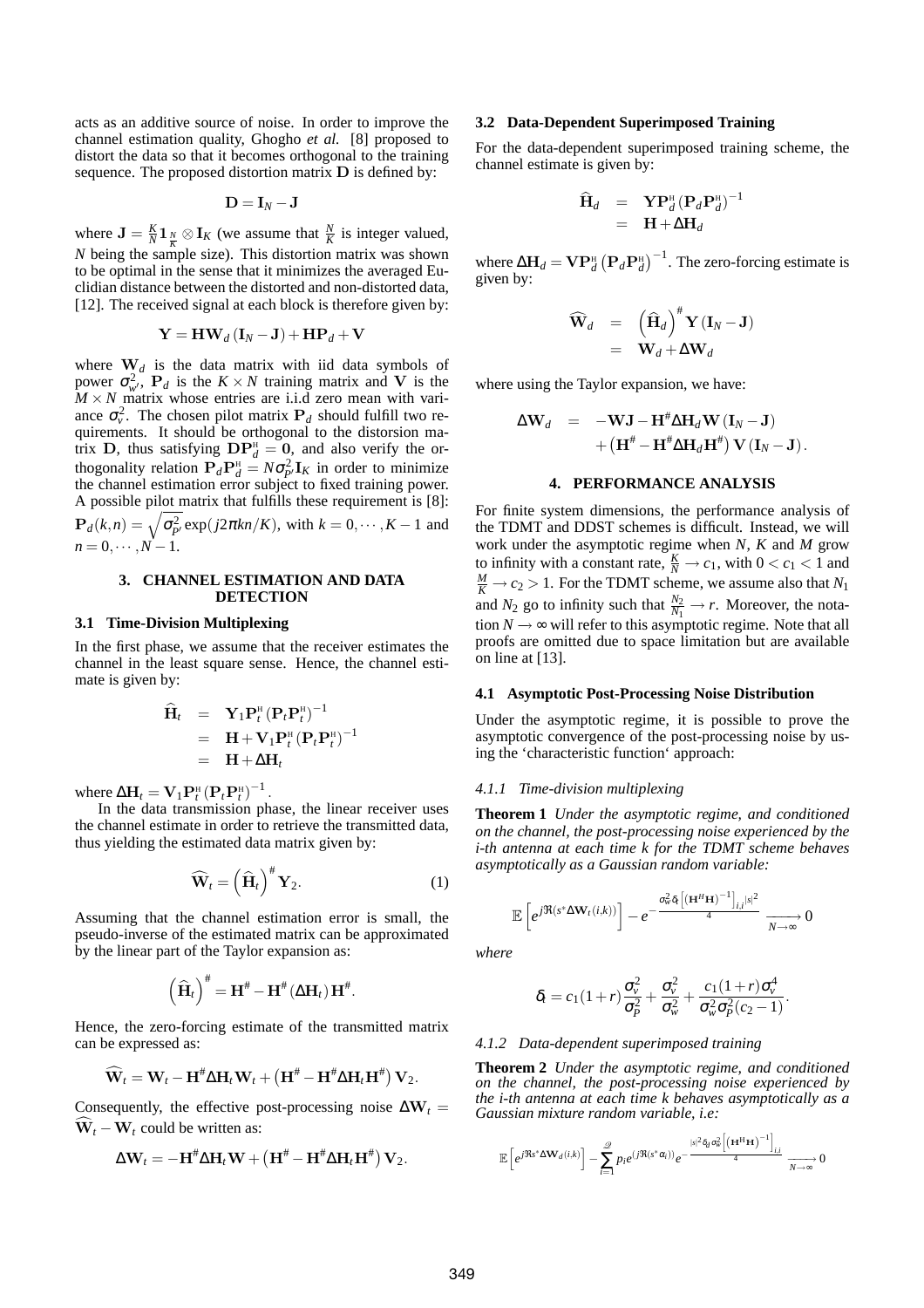*where* Q *is the cardinal of the set of all possible values*  $of \ \overline{\mathbf{W}}(i,k) = c_1 \sum^{1/c_1}$ ∑ *k*=1 W(*i*,*k*) *and p<sup>i</sup> is the probability that*  $\overline{\mathbf{W}}(i,k)$  *takes the value*  $\alpha_i$ *. Moreover,*  $\delta_d$  *is given by:* 

$$
\delta_d = (1 - c_1) \left( \frac{c_1 \sigma_v^2}{\sigma_{p'}^2} + \frac{\sigma_v^2}{\sigma_{w'}^2} + \frac{c_1 \sigma_v^4}{(c_2 - 1) \sigma_{p'}^2 \sigma_{w'}^2} \right).
$$

#### **4.2 Bit Error Rate Expression**

In the sequel, we derive the closed-form expression for the BER under QPSK constellation and Gray encoding.

## *4.2.1 Time-division multiplexing*

Following the same lines as in [14], it can be proved that for the TDMT based scheme, the Bit Error Rate (BER) is given by:

$$
BER = J(M - K + 1, K\delta_t, 1), \tag{2}
$$

where:

$$
J(m,a,b) = \frac{a^m}{\Gamma(m)} \int_0^\infty e^{-ax} x^{m-1} Q(\sqrt{bx}) dx.
$$
 (3)

Let  $c = \frac{b}{2a}$ . Then, it can be easily seen that if  $c = 0$ ,  $J(m, a, b) = 0.5$ . If *c* is strictly positive, then this integral has the following closed-form expression [15]:

$$
J(m,a,b) = \frac{\sqrt{c/\pi} \Gamma(m+\frac{1}{2})}{2(1+c)^{m+\frac{1}{2}} \Gamma(m+1)} {}_{2}F_{1}(1,m+\frac{1}{2},m+1,\frac{1}{1+c}),
$$
\n(4)

where  ${}_2F_1(p,q,n,z)$  is the hypergeometric function [16], and Γ is the complete gamma function defined as:

$$
\Gamma(x) = \int_0^\infty t^{x-1} e^{-t} dt.
$$

#### *4.2.2 Data-dependent superimposed training*

Let  $N(i, j)$  denote the post-processing noise such that we have:

$$
\widehat{\mathbf{W}}_d(i,j) = \mathbf{W}_d(i,j) + \mathbf{N}(i,j).
$$

As it has been shown,  $N_{i,j}$  behaves as a mixture of Gaussian random variables. Using the symmetry of noise and data, the BER expression under QPSK constellation is given by:

$$
BER = P\left[\mathfrak{R}\widehat{\mathbf{W}}_{d}(i,j) > 0 | \mathfrak{R}\mathbf{W}_{d}(i,j) = -\sqrt{\frac{\sigma_{w}}{2}}\right]
$$

$$
= P\left[\mathfrak{R}(\mathbf{N}(i,j)) > \sqrt{\frac{\sigma_{w}}{2}}\right]
$$

$$
= \sum_{k=1}^{\mathcal{D}} p_{k} \mathbb{E}Q\left(\sqrt{X}\left(1-\sqrt{\frac{\mathfrak{R}\alpha_{k}}{\sigma_{w}}}\right)\right)
$$

where the expectation is taken over the distribution of  $X =$ 1  $\delta_d\bigl[{{(\mathbf{H}^{\text{H}}\mathbf{H})}^{-1}}\bigr]_{i,i}$ given by:

$$
f_X(x) = \frac{(K\delta_d)^{M-K+1}x^{M-K}}{(M-K)!}e^{-K\delta_d x}.
$$

Hence, the BER expression is given by:

$$
\text{BER} = \frac{1}{2^{\frac{1}{c_1} - 1}} \mathbb{E} \sum_{k=1}^{\frac{1}{c_1} - 1} {k \choose \frac{1}{c_1} - 1} Q\left( \left( 1 + c_1 \left( 2k - \frac{1}{c_1} \right) \right) \sqrt{X} \right)
$$

.

Using (3), the BER can be expressed as:

$$
\text{BER} = \frac{1}{2^{\frac{1}{c_1}-1}} \sum_{k=1}^{\frac{1}{c_1}-1} J(M-K+1, K\delta_d, (1+c_1(2k-\frac{1}{c_1}))^2)
$$
\n(5)

where  $\frac{1}{c_1} = \frac{N}{K}$ , is assumed to be integer.

## **5. OPTIMAL POWER ALLOCATION**

Referring to (2) and (5), we can easily see that the optimal amount of power allocated to data and pilot for the TDMT scheme (resp. for the DDST scheme) is the one that minimizes  $\delta_t$  (resp.  $\delta_d$ ).

## **5.1 Time-Division Multiplexing Scheme**

Let  $r = N_2/N_1$  and  $\tilde{c}_1 = (1+r)c_1$ . Minimizing  $\delta_t$  with respect to  $\sigma_w^2$  and  $\sigma_P^2$  under the constraint that  $N_1 \sigma_P^2 + N_2 \sigma_w^2 =$  $(N_1 + N_2) \sigma_T^2$  (this is a simple second-order polynomial optimization), we get:

$$
\sigma_{w}^{2} = \frac{(1+r)\sigma_{T}^{2}\sqrt{r\left((1+r)\sigma_{T}^{2} + \frac{\tilde{c}_{1}\sigma_{Y}^{2}}{c_{2}-1}\right)}}{r\left(\sqrt{r\left((1+r)\sigma_{T}^{2} + \frac{\tilde{c}_{1}\sigma_{Y}^{2}}{c_{2}-1}\right)} + \sqrt{\tilde{c}_{1}\left(\left((1+r)\sigma_{T}^{2} + \frac{r\sigma_{Y}^{2}}{c_{2}-1}\right)\right)}},
$$
(6)  

$$
\sigma_{P}^{2} = \frac{r(1+r)\sigma_{T}^{2}\sqrt{\tilde{c}_{1}\left((1+r)\sigma_{T}^{2} + \frac{r\sigma_{Y}^{2}}{c_{2}-1}\right)}}{r\left(\sqrt{r\left((1+r)\sigma_{T}^{2} + \frac{\tilde{c}_{1}\sigma_{Y}^{2}}{c_{2}-1}\right)} + \sqrt{\tilde{c}_{1}\left((1+r)\sigma_{T}^{2} + \frac{r\sigma_{Y}^{2}}{c_{2}-1}\right)}},
$$
(7)

## **5.2 Data-Dependent Superimposed Training Scheme**

The optimal data and pilot powers that minimize  $\delta_d$  subject to  $\sigma_{w'}^2 + \sigma_{p'}^2 = \sigma_T^2$  are given by:

$$
\sigma_{w'}^2 = \frac{\sqrt{(1-c_1)\left(\sigma_T^2 + \frac{c_1\sigma_v^2}{c_2-1}\right)}\sigma_T^2}{(1-c_1)\left(\sqrt{(1-c_1)\left(\sigma_T^2 + \frac{c_1\sigma_v^2}{c_2-1}\right)} + \sqrt{c_1\sigma_T^2 + \frac{c_1(1-c_1)\sigma_v^2}{c_2-1}}\right)},
$$
(8)  

$$
\sigma_{P'}^2 = \frac{\sqrt{c_1\sigma_T^2 + \frac{c_1(1-c_1)\sigma_v^2}{c_2-1}}\sigma_T^2}{\sqrt{(1-c_1)\left(\sigma_T^2 + \frac{c_1\sigma_v^2}{c_2-1}\right)} + \sqrt{c_1\sigma_T^2 + \frac{c_1(1-c_1)\sigma_v^2}{c_2-1}}}.
$$
(9)

## **6. SIMULATIONS**

#### **6.1 Accuracy of the Asymptotic Results**

Despite being valid only for the asymptotic regime, our results are found to yield good accuracy even for very small system dimensions. Fig. 1 plots the empirical and theoretical BER using QPSK modulation for  $N = 32$ ,  $K = 2$ , and  $M = 4$ for the TDMT and DDST based schemes. All comparisons are conducted in the context when both schemes (TDMT and DDST) have the same total energy. The number of pilots is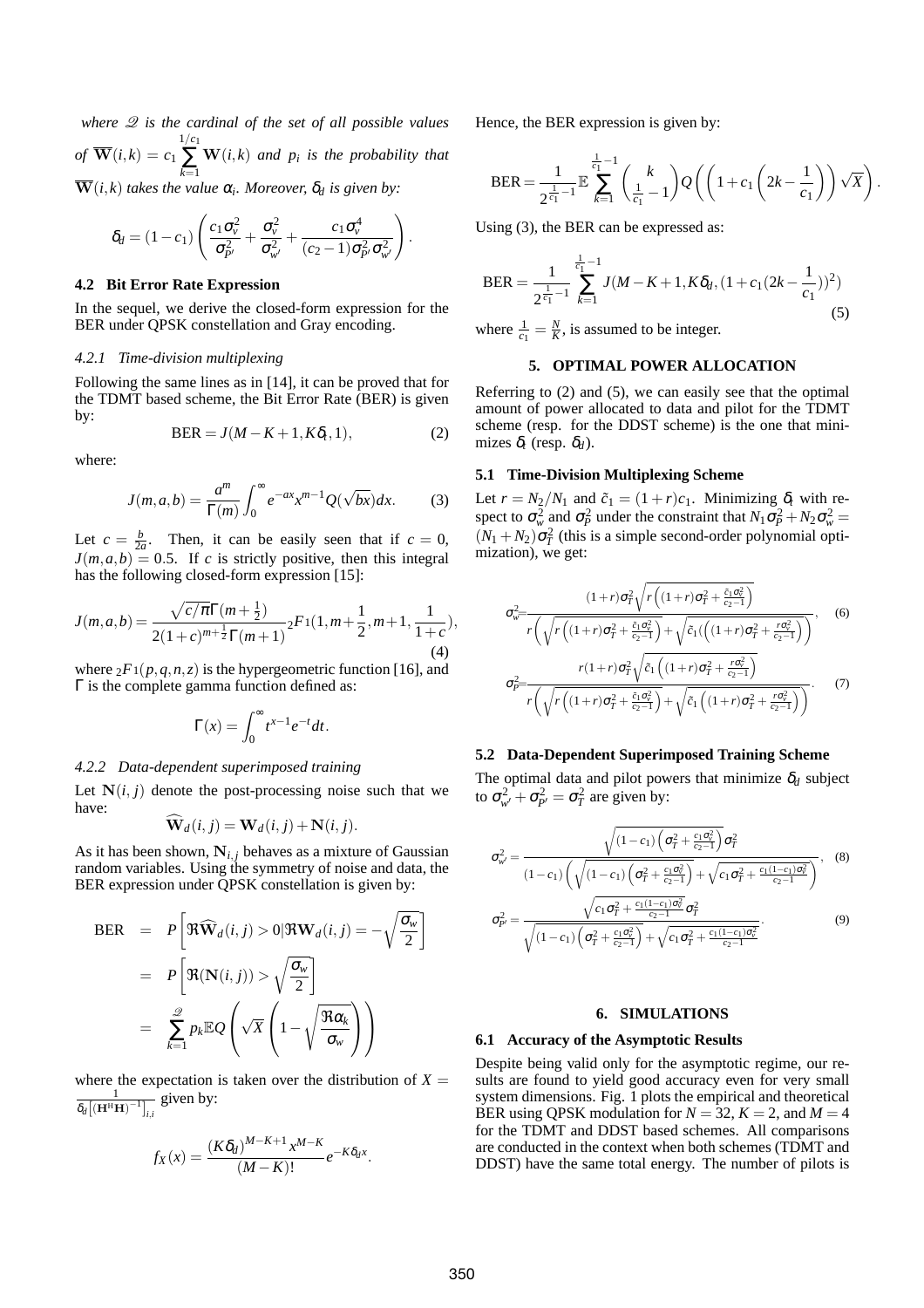set to  $N_1 = 2 (N2 = 30)$  for the TDMT scheme. For low SNR values (SNR until 6 dB), both schemes achieve approximatively the same BER performance, and therefore the DDST scheme outperforms its TDMT counterpart in terms of data rate since it has a better bandwidth efficiency. For high SNR values, the noise caused by the data distorsion is higher than the Gaussian additive noise, thus affecting the performance of the DDST scheme.



Figure 1: Theoretical and empirical BER for the TDMT and DDST based schemes.

## **6.2 Application 1**

We consider an application in which the BER should be below a certain threshold, say  $10^{-2}$ . This may be the case for instance of circuit-switched voice applications. We set the SNR  $\triangleq \frac{\sigma_T^2}{\sigma_z^2}$  to 15 dB and the number of transmitting and receiving antennas to 2 and 4, respectively (i.e,  $K = 2$  and  $M = 4$ ). We then vary the ratio  $c_1$  from 0.01 to 0.5. For each value of  $c_1$ , we compute the BER by using our results as illustrated in Fig. 2. We note that the data-dependent superimposed training may be interesting for low values of  $c_1$  (say below 0.125), i.e., for long enough frames. For small frames (high distorsion ratio  $c_1$ ), the distortion of the data becomes too high thus reducing the interest of the DDST scheme.



Figure 2: BER with respect to  $c_1$  when  $K = 2$ ,  $M = 4$  and SNR=15 dB

#### **6.3 Application 2**

In this experiment, we also consider a scenario where the BER should be below 10−<sup>2</sup> . We set the packet length *N* to 32 and the number of transmitting and receiving antennas to 2 and 4. Using  $(6)$ ,  $(7)$  and  $(2)$ , we determine the minimum number of required pilot symbols to meet the BER lower bound requirement. We note that if the SNR is below 2 dB, the BER requirement could not be achieved. This is to be compared with the DDST scheme where the SNR should be set at least to 10.5 dB so as to meet the BER lower bound requirement as it can be shown in fig. 3. Moreover, for a BER more than 8.5 dB, the minimum number of pilot symbols for channel identification (equal to  $K$ ) is sufficient to meet the BER requirement.



Figure 3: Required *r* versus SNR for BER  $\leq 10^{-2}$ .

## **7. CONCLUSION**

Based on an asymptotic analysis, we have derived in this paper closed-form expressions for the BER for the TDMT and DDST schemes, when using zero-forcing detection. Based on these expressions, we have calculated the optimal pilot and data power expressions that minimize the BER. We have shown that in applications in which the BER should be less than a given threshold, the DDST scheme with linear receiver might be interesting for large enough frames. For the same kind of application, we have determined for the TDMT scheme the minimum required number of pilot symbols that could meet the BER lower bound requirement. However, overall, and for the considered context, the TDMT scheme seems to be more interesting (performant) than the DDST scheme when using zero-forcing receivers. Future extension of this work would be to analyse the performance of the DDST scheme when using non-linear receivers as the one considered in [8].

#### **REFERENCES**

- [1] J. K. Cavers, "An Analysis of Pilot Symbol Assisted Modulation for Rayleigh Fading Channels," *IEEE Transactions Vehicular Technology*, vol. 40, pp. 686– 693, November 1991.
- [2] S. Redl, M. K. Weber, and M. Oliphant, *An Introduction to GSM*, Boston: Artech House, first edition, 1995.